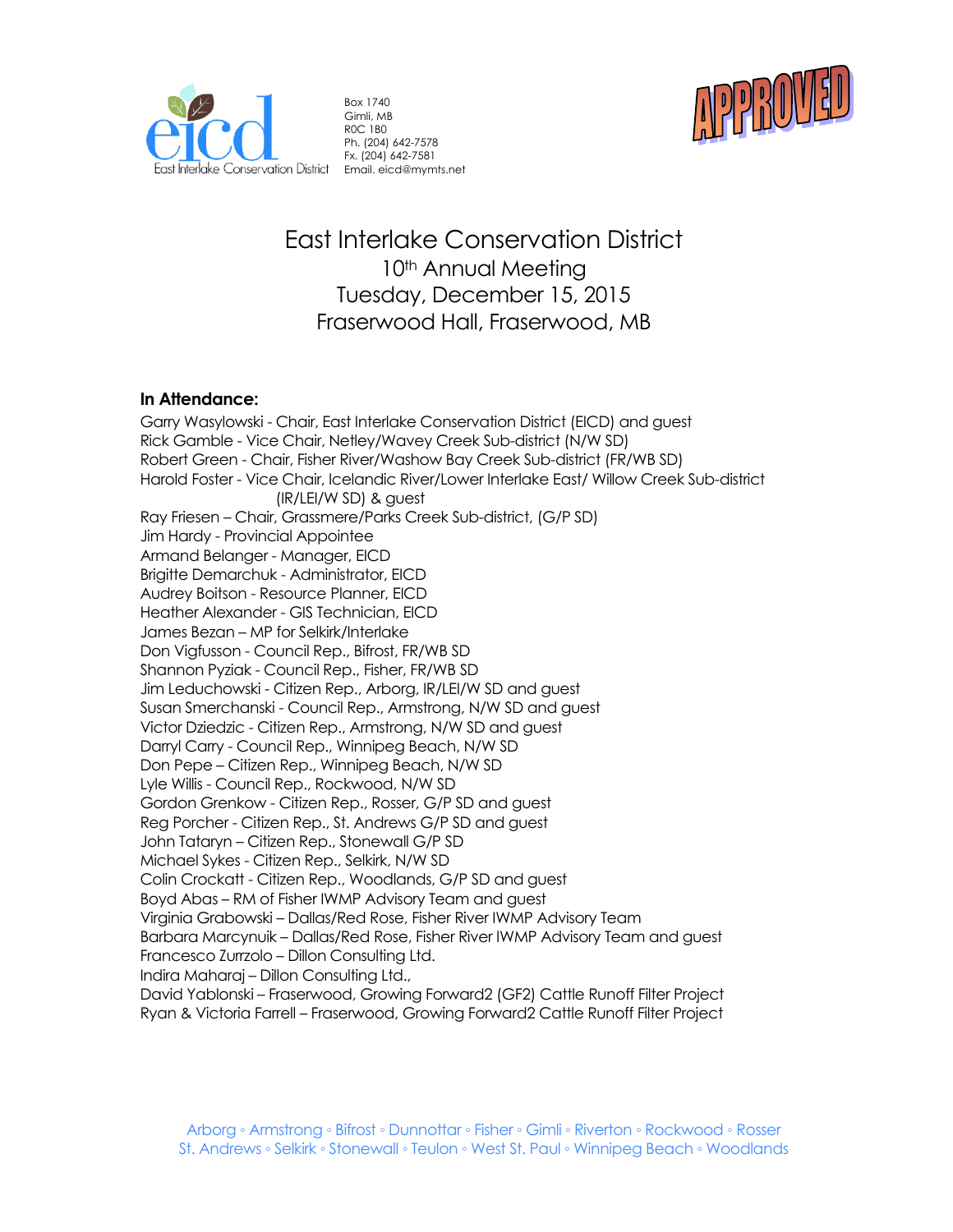#### **10.1 Call to Order**

Garry Wasylowski called meeting to order at 5:20 pm

### **10.2 Approval of Agenda**

# **MOTION:** Be it resolved that the agenda be approved as presented **Resolution 920-10.2-15 H. Foster – R. Gamble**

**CARRIED**

# **10.3 Approval of the December 8th, 2014, 9th Annual EICD AGM minutes MOTION:** Be it resolved that the minutes be approved as presented **Resolution 921-10.3-15 R. Gamble – D. Carry**

**CARRIED** 

### **10.4 Federal Address: James Bezan**

- **10.5 Chairman:** G. Wasylowski thanked J. Bezan for attending the AGM. EICD celebrating Tenth Anniversary. LiDAR, four completed IWMP's, Water Quality are just some of the accomplishments. Thanked Harold Foster for chairing for the past nine years
	- **Manager:** A. Belanger went through the ten year review booklet and presented a Power Point Presentation on EICD's ten years of achievements

#### **10.6 Supper**

**10.7 Presentation: Francesco Zurzolo – Project Manager for Dillon Consulting Ltd.** Presentation on the GF2 Yablonski Cattle Runoff Filter Project

#### **10.8 Elections of Sub-district Chairperson and Vice Chairperson**

#### **10.8.1 - Fisher River and Washow Bay Creek SD**

*PRESENT: Robert Green, Donald Vigfusson, Shannon Pyziak (3 out of 4 present)*

A. Boitson opens floor to nominations

D. Vigfusson Nominates R. Green as Chairperson

S. Pyziak seconds it

Second call for Nominations

Third and Final call for Nominations

D. Vigfusson moves that Nominations Cease

S. Pyziak seconds that Nominations Cease

**Resolution 922-10.8.1-15 CARRIED**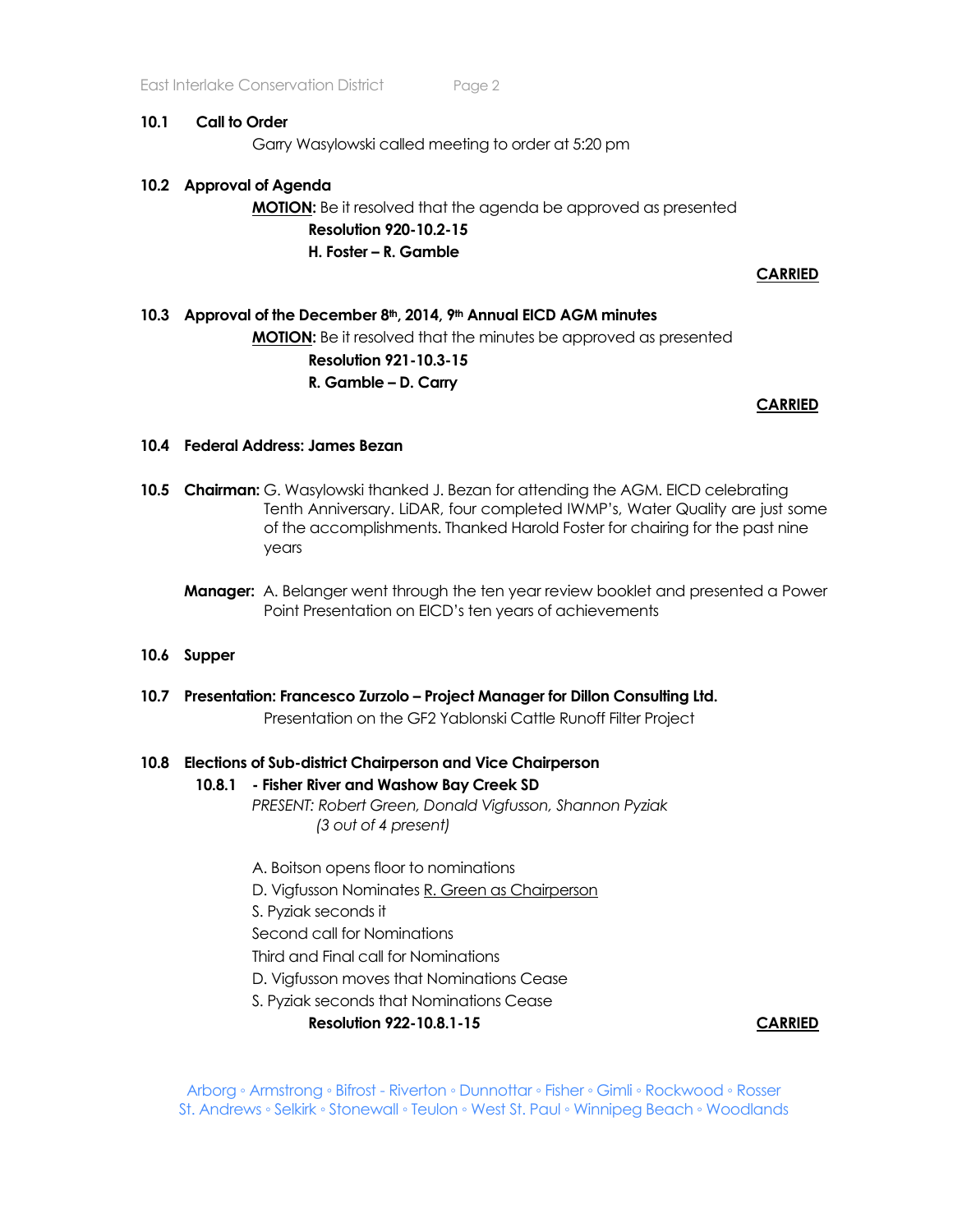| S. Pyziak Nominated D. Vigfusson as Vice Chairperson<br>R. Green seconds it<br>Second call for Nominations<br>Third and Final call for Nominations<br>S. Pyziak moves that Nominations Cease<br>R. Green seconds that Nominations Cease<br><b>Resolution 923-10.8.1-15</b><br>10.8.2 - Grassmere and Parks Creek SD<br>PRESENT: Ray Friesen, Gordon Grenkow, Reg Porcher, Colin Crockatt,<br>John Tataryn<br>(5 out of 12 present) | <b>CARRIED</b> |
|------------------------------------------------------------------------------------------------------------------------------------------------------------------------------------------------------------------------------------------------------------------------------------------------------------------------------------------------------------------------------------------------------------------------------------|----------------|
| A. Belanger opens floor to nominations<br>G. Grenkow Nominates R. Friesen as Chairperson<br>R. Porcher seconds it<br>Second call for Nomination<br>Third and Final call for Nomination<br>C. Crockatt moves that Nominations Cease<br>R. Porcher seconds that Nominations Cease<br><b>Resolution 924-10.8.2-15</b>                                                                                                                 | <b>CARRIED</b> |
| R. Porcher Nominates G. Grenkow as Vice Chairperson<br>C. Crockatt seconds it<br>Second call for Nomination<br>Third and Final call for Nomination<br>J. Tataryn moves that Nominations Cease<br>R. Friesen seconds that Nominations Cease<br><b>Resolution 925-10.8.2-15</b>                                                                                                                                                      | <b>CARRIED</b> |
| 10.8.3 - Icelandic River and Lower East Interlake/Willow Creek SD<br>PRESENT: Harold Foster, Jim Leduchowski, Garry Wasylowski,<br>(3 out of 12 present)                                                                                                                                                                                                                                                                           |                |
| J. Hardy opens floor to Nominations<br>J. Leduchowski Nominates G. Wasylowski as Chairperson<br>H. Foster seconds it<br>Second call for Nominations<br>Third and Final call for Nomination<br>H. Foster moves that Nominations Cease<br>J. Leduchowski seconds that Nominations Cease<br><b>Resolution 926-10.8.3-15</b>                                                                                                           | <b>CARRIED</b> |
|                                                                                                                                                                                                                                                                                                                                                                                                                                    |                |

G. Wasylowski Nominates H. Foster as Vice Chairperson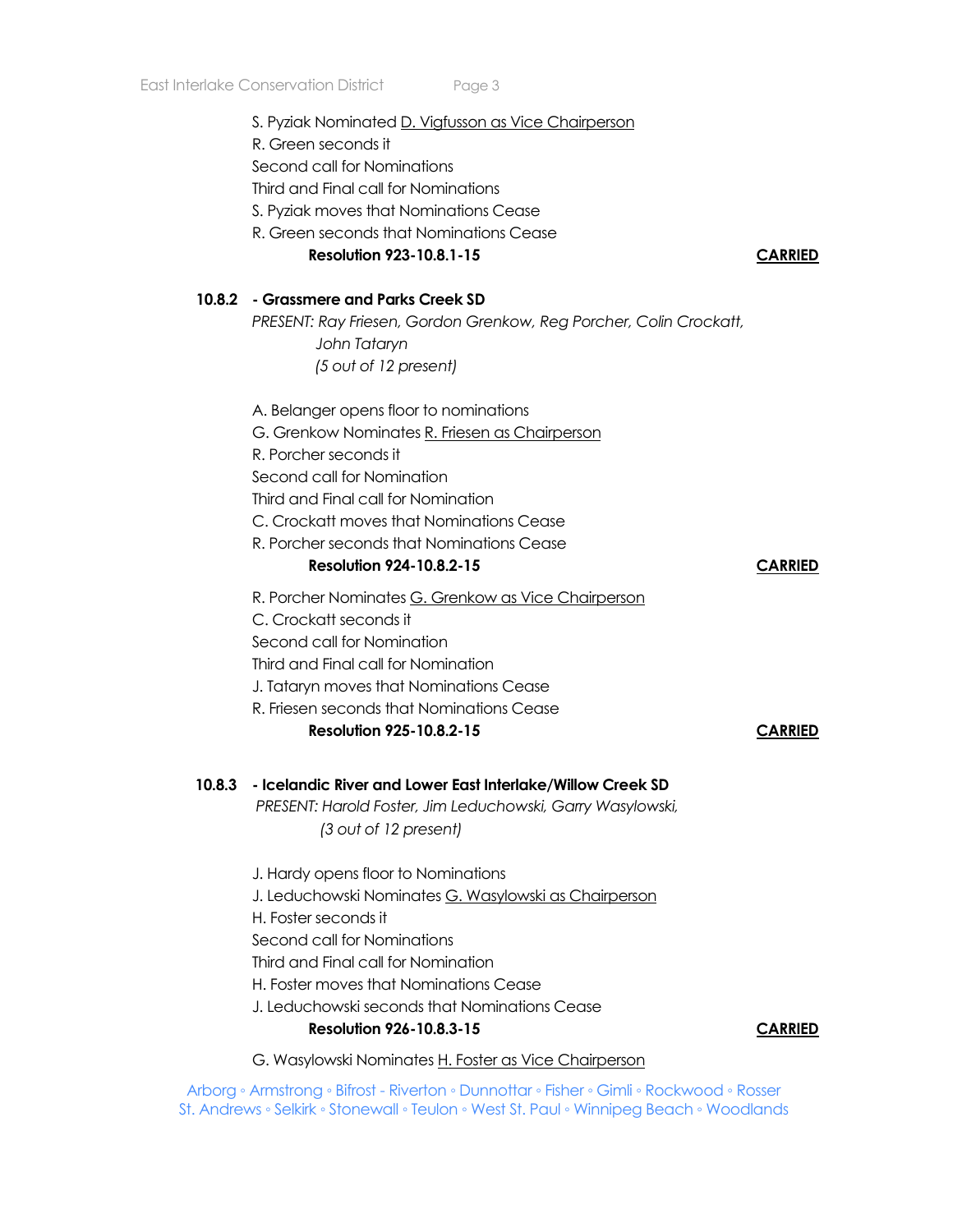J. Leduchowski seconds it Second call for Nominations Third and Final call for Nominations G. Wasylowski moves that Nominations Cease J. Leduchowski seconds that Nominations Cease

#### **Resolution 927-10.8.3-15 CARRIED**

#### **10.8.4 - Netley and Wavey Creek SD**

*PRESENT: Rick Gamble, Victor Dziedzic, Susan Smerchanski, Mike Sykes, Don Pepe, Darryl Carry, Lyle Willis (7 out of 13 present)*

B. Demarchuk opens floor to nominations

L. Willis Nominates R. Gamble as Chairperson

D. Carry seconds it

Second call for Nomination

Third and Final call for Nomination

D. Carry moves that Nominations Cease

D. Pepe seconds that Nominations Cease

### **Resolution 928-10.8.4-15 CARRIED**

D. Carry Nominates L. Hunt as Vice Chairperson

D. Pepe seconds it

Second call for Nominations

Third and Final call for Nominations

L. Willis moves that Nominations Cease

D. Pepe seconds that Nominations Cease

#### **Resolution 929-10.8.4-15 CARRIED**

### **10.9 Election of EICD Chair**

*PRESENT: Garry Wasylowski, Harold Foster, Robert Green, Rick Gamble, Jim Hardy, Ray Friesen (6 out of 6 present)*

A. Belanger opens floor to Nominations

R. Green Nominates G. Wasylowski as Chairperson

R. Friesen seconds it

Second call for Nominations

Third and Final call for Nominations

R. Gamble moves that Nominations Cease

J. Hardy seconds that Nominations Cease

**Resolution 930-10.9.1-15 CARRIED**

#### **10.10 Election of Vice-Chair person**